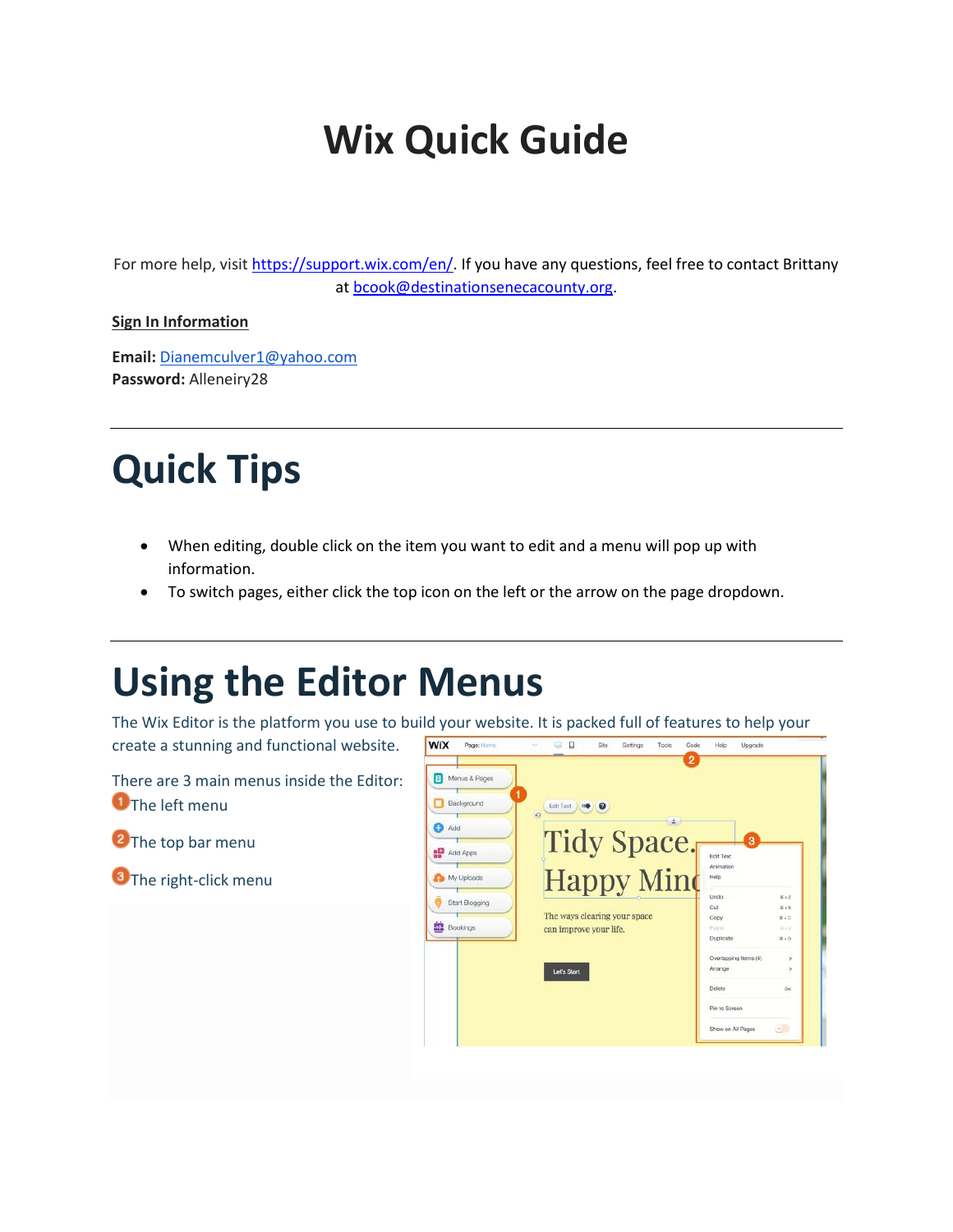#### The Left Menu

The menu on the left side of the Editor contains all the features you need to build your site:

- Menus & Pages: From here you can add, delete and manage your site's pages.
- Background: Use this panel to set the background of your site's pages.
- Add: In this panel you will find tons of elements to add to your site. Use the tabs to navigate between the types of elements.
- Add Apps: Browse hundreds of apps in the Wix App Market and find the ones that suit your needs.
- My Uploads: Add media files to your Media Manager or purchase professional images and videos to use on your site.

#### The Top Bar Menu

The menu bar at the top of the Editor contains several tools and settings.

| WIX<br>$\Box$<br>Page: Home<br>$\Box$<br>Settings<br>Tools Code Help Upgrade<br>Site<br>$\sim$ | Save<br>$Q \gamma c$<br>Preview<br><b>Publish</b> |
|------------------------------------------------------------------------------------------------|---------------------------------------------------|
| Menus & Pages                                                                                  |                                                   |
| Background<br><b>COLLECTION</b>                                                                |                                                   |

From left to right:

- Page drop-down: Navigate between your site's pages for editing.
- Desktop and Mobile Editors: Switch between the desktop and mobile Editors.
- Site: Save, preview and publish your site, get feedback or review your site history.
- Settings: Connect a domain, change your site's settings, set up a multilingual site and more.
- Tools: Show or hide the Editor Toolbar, Rulers, Gridlines and Snap to Object features.
- Corvid: Enable Corvid to start using Corvid by Wix.
- Help: Get immediate help inside the Editor. Click Editor Help Center to access thousands of help articles.
- Upgrade: Upgrade your site with a Premium Plan.
- Zoom Out & Reorder: Manage and reorder the sections on your page.
- Undo: Undo your last action (Ctrl + Z)
- Redo: Redo your last action  $(CtrI + Y)$
- Switch Editor Views: Switch between the desktop and mobile Editors.
- Save: Save your most recent changes.
- Preview: Preview your site.
- Publish: Publish your site and/or most recent changes.

| WiX | Page: Home    | $\checkmark$ |                    | Site | Settings | Tools | Code | He |
|-----|---------------|--------------|--------------------|------|----------|-------|------|----|
| 目   | Menus & Pages |              |                    |      |          |       |      |    |
| Add | Background    |              |                    |      |          |       |      |    |
| æ   | Add Apps      |              | <b>Tidy Space.</b> |      |          |       |      |    |
|     | My Uploads    |              | Hanny Mind         |      |          |       |      |    |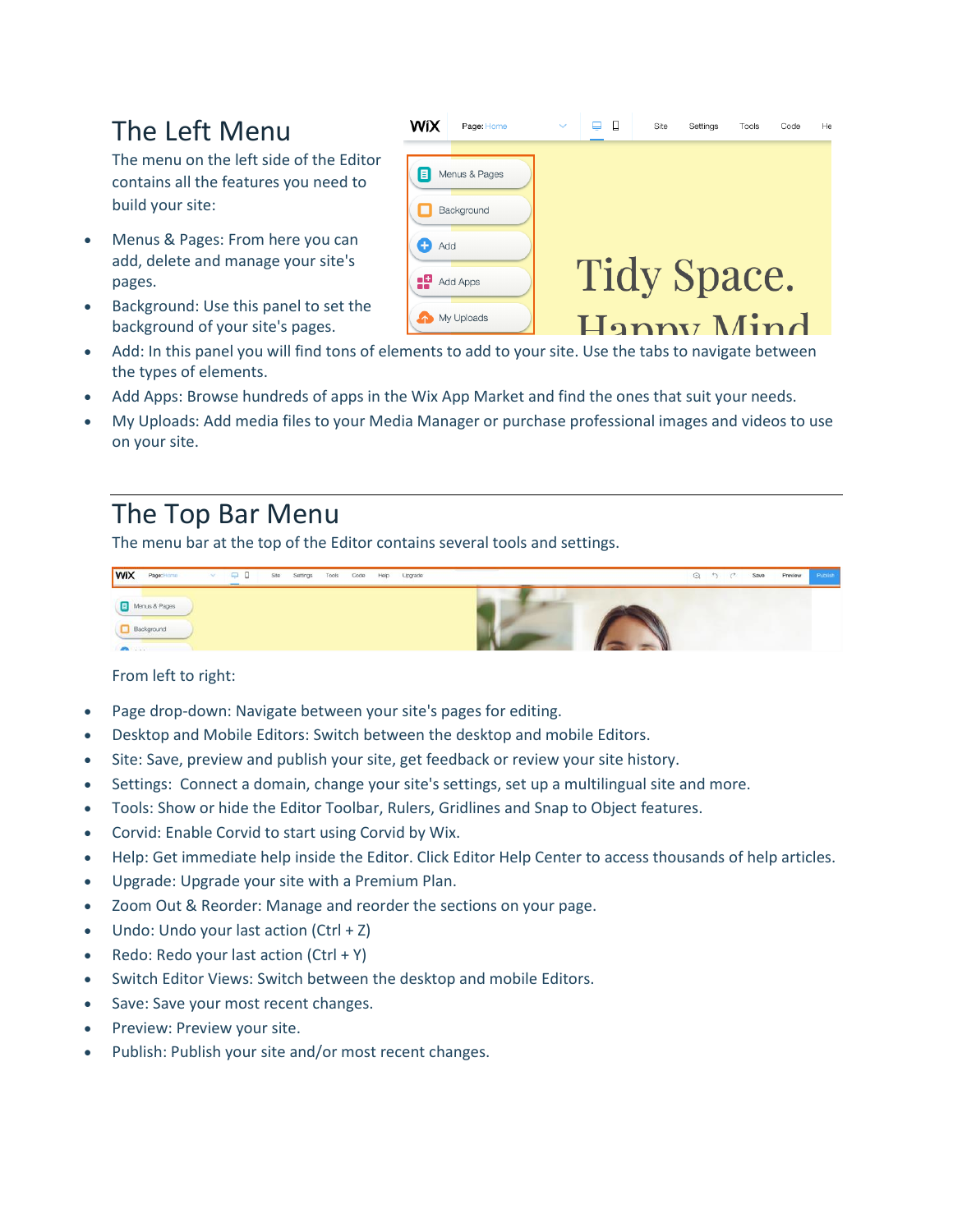## **The Right-Click Menu**

Right-click any element in the Editor to open the right-click menu which contains several options and action. Mac users should press control and click the mouse button.

#### The right-click menu includes features such as:

- [Copy and paste](https://support.wix.com/en/new-wix-editor-june-2015/using-your-editor/kb/copying-and-pasting-an-element)
- [Show on all pages](https://support.wix.com/en/new-wix-editor-june-2015/using-your-editor/kb/showing-an-element-on-all-pages-6533570)
- [Copy design](https://support.wix.com/en/new-wix-editor-june-2015/using-your-editor/kb/copying-the-design-of-an-element-6579276)
- [Undo and redo](https://support.wix.com/en/new-wix-editor-june-2015/using-your-editor/kb/undoing-and-redoing-actions)
- **[Arrange](https://support.wix.com/en/new-wix-editor-june-2015/using-your-editor/kb/moving-elements-forward-and-backward)**

## **Using the Editor Tools**

There are several built-in tools in the Editor to make building your site a breeze!



Learn how to use the:

- **D** [Editor Toolbar:](https://support.wix.com/en/new-wix-editor-june-2015/using-your-editor/kb/editor-toolbar) The toolbar on the right side of the Editor.
- **2** [Rulers:](https://support.wix.com/en/article/about-rulers-and-guides) The horizontal ruler on the top of your Editor, and the vertical one down the right side.
- **G** [Gridlines:](https://support.wix.com/en/new-wix-editor-june-2015/using-your-editor/kb/editor-gridlines) The dotted lines that display your site boundaries.
- <sup>4</sup> [Snap to Objects:](https://support.wix.com/en/new-wix-editor-june-2015/using-your-editor/kb/using-the-snap-to-objects-tool) The automatic aligning tool that appears when you move elements.

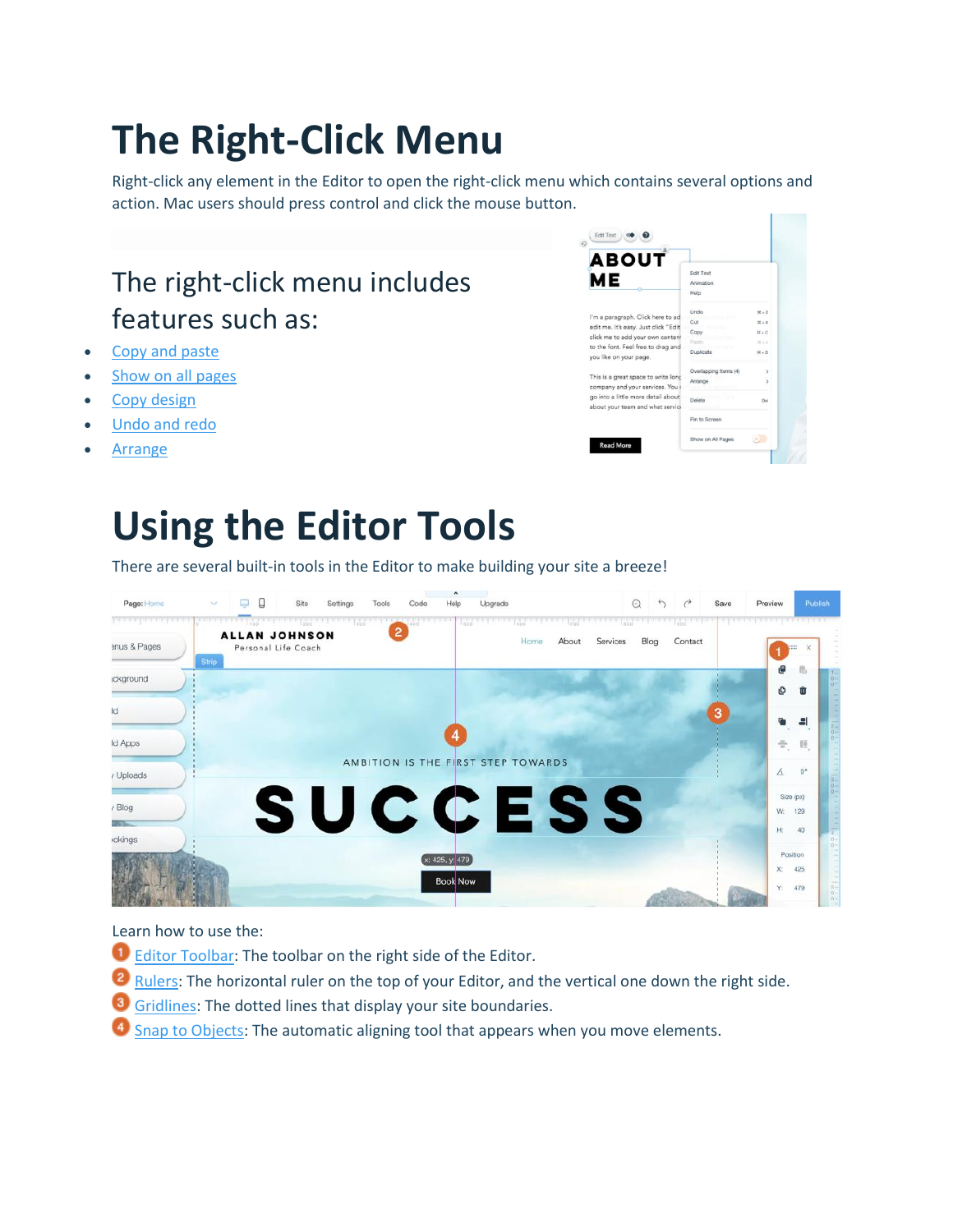## **Adding Elements to Your Site**

The Wix Editor contains hundreds of stunning, customizable elements that you can use to create your site. Choose from images, text, shapes, strips and more to make your site interesting and beautiful!

### To add an element to your site:

- 1. Click Add  $\bigoplus$  on the left side of the Editor.
- 2. Click a tab.
- 3. Click an element or drag it to your site to add it.



# **Arranging the Content on Your Site's**

## **Pages**

Your site pages are divided into three sections, which are defined by the [gridlines](https://support.wix.com/en/new-wix-editor-june-2015/using-your-editor/kb/editor-gridlines) in the Editor:

- [Header:](https://support.wix.com/en/getting-started/site-layout/kb/about-the-header) Appears across the top of your site throughout all of your pages and usually contains your site menu and logo.
- [Page Body:](https://support.wix.com/en/new-wix-editor-june-2015/page-structure/kb/page-body-6071272) Contains the bulk of your page's content and differs from page to page.



• [Footer:](https://support.wix.com/en/new-wix-editor-june-2015/page-structure/kb/footer) Appears across the bottom of your site throughout all of your site pages and usually contains your contact information, social icons and copyright information.